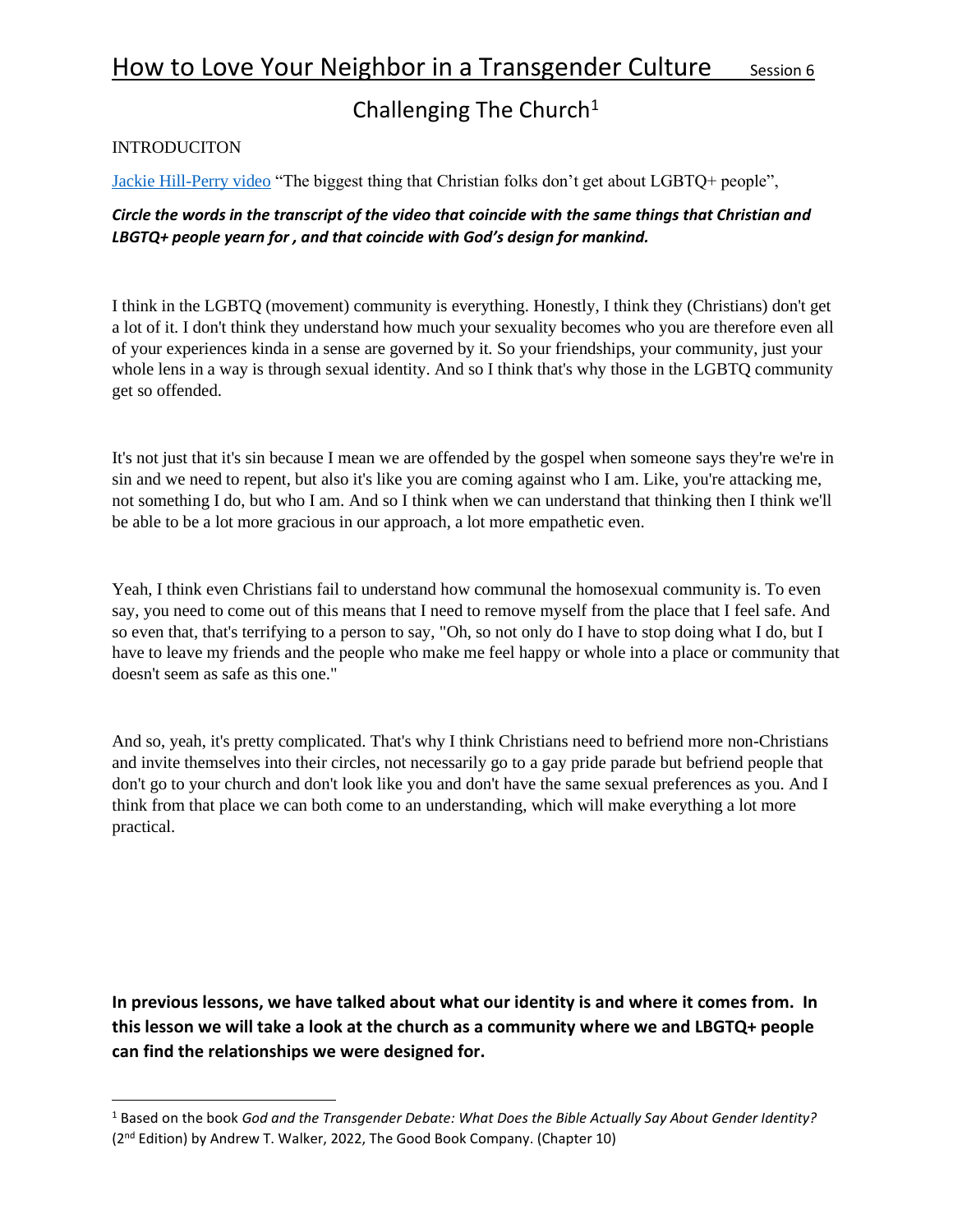Read Mark 10:28-30

Peter says that "we have left everything and followed you."

1. "We" refers to the disciples. What do you think the "everything" is that they left?

2. In the "leaving" there was a movement toward what?

3. What is it that the disciples will gain?

4. What do we call the place where they (and we) will find these things?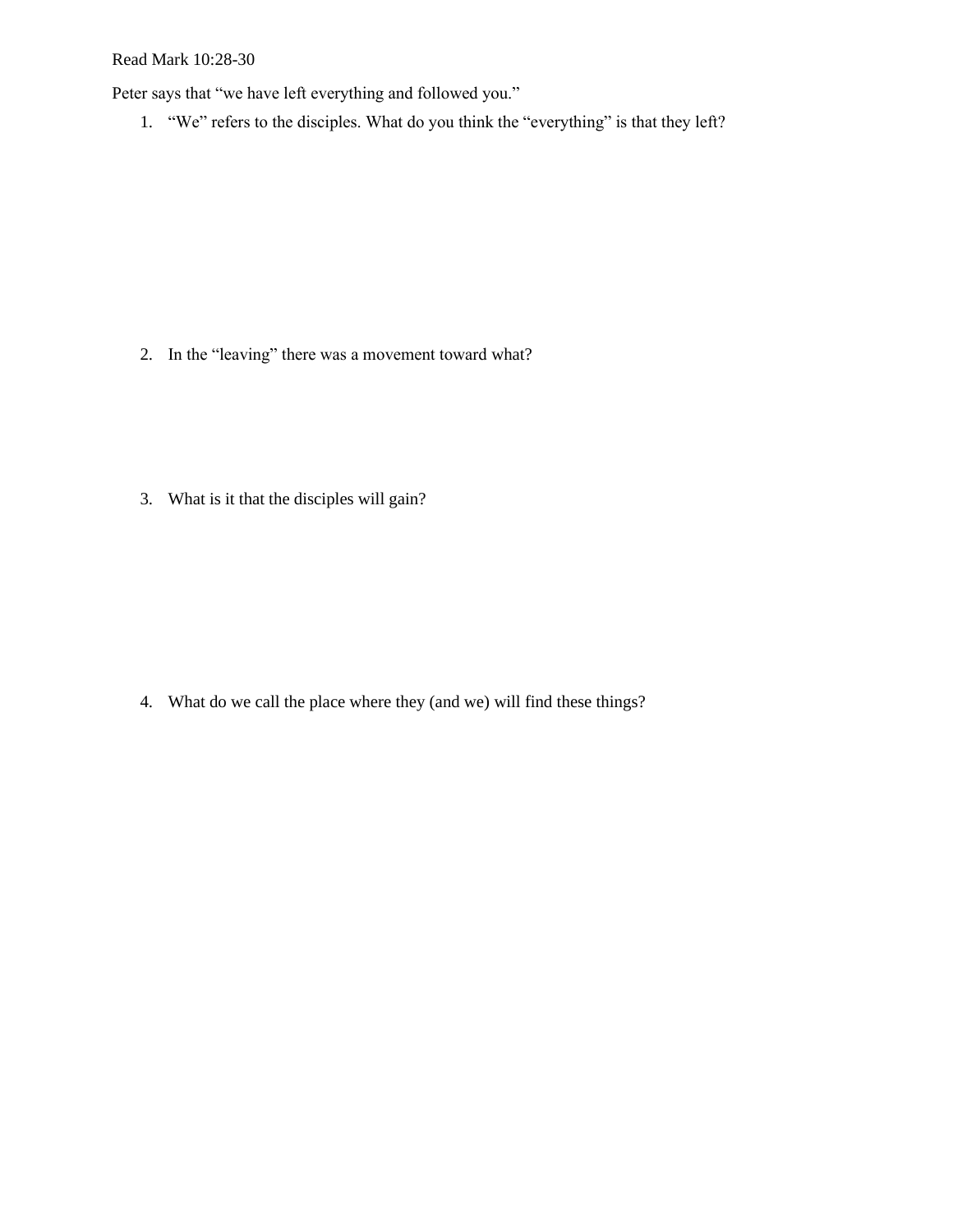**For each characteristic, place a check mark in the appropriate rating box for how you think an outsider who has attended our church for 3 months would rate our church.** *(see both sides of the page)*

|                                                                                                              |                                                                                                                                                                           |                                                              | How I Rate Our Church |                |   |                |         |
|--------------------------------------------------------------------------------------------------------------|---------------------------------------------------------------------------------------------------------------------------------------------------------------------------|--------------------------------------------------------------|-----------------------|----------------|---|----------------|---------|
|                                                                                                              |                                                                                                                                                                           |                                                              | $\mathbf{1}$          | $\overline{2}$ | 3 | $\overline{4}$ | 5       |
| <b>Characteristic</b>                                                                                        | <b>References</b>                                                                                                                                                         | <b>What it looks like</b>                                    | (Poor)                |                |   |                | (Great) |
| <b>COMPASSIONATE COMMUNITIES</b>                                                                             | My brothers, show no partiality as you hold                                                                                                                               | A church that does not treat                                 |                       |                |   |                |         |
|                                                                                                              | the faith in our Lord Jesus Christ, the Lord of                                                                                                                           | people of different economic,                                |                       |                |   |                |         |
|                                                                                                              | glory. For if a man wearing a gold ring and                                                                                                                               | social, race or spiritual                                    |                       |                |   |                |         |
|                                                                                                              | fine clothing comes into your assembly, and a                                                                                                                             | maturity with partiality but                                 |                       |                |   |                |         |
| <b>Empathy definition: empathy is</b>                                                                        | poor man in shabby clothing also comes in,                                                                                                                                | welcomes and spends time                                     |                       |                |   |                |         |
| our feeling of awareness toward<br>other people's emotions and an<br>attempt to understand how they<br>feel. | and if you pay attention to the one who                                                                                                                                   | with all those present in the                                |                       |                |   |                |         |
|                                                                                                              | wears the fine clothing and say, "You sit here                                                                                                                            | community with the same                                      |                       |                |   |                |         |
|                                                                                                              | in a good place," while you say to the poor                                                                                                                               | love and care.                                               |                       |                |   |                |         |
|                                                                                                              | man, "You stand over there," or, "Sit down at                                                                                                                             |                                                              |                       |                |   |                |         |
| Compassion<br>$\bullet$                                                                                      | my feet," have you not then made                                                                                                                                          |                                                              |                       |                |   |                |         |
| definition: compassion is an                                                                                 | distinctions among yourselves and become                                                                                                                                  |                                                              |                       |                |   |                |         |
| emotional response to empathy or                                                                             | judges with evil thoughts? Listen, my beloved                                                                                                                             |                                                              |                       |                |   |                |         |
| sympathy and creates a desire to<br>help.                                                                    | brothers, has not God chosen those who are                                                                                                                                |                                                              |                       |                |   |                |         |
|                                                                                                              | poor in the world to be rich in faith and heirs                                                                                                                           |                                                              |                       |                |   |                |         |
|                                                                                                              | of the kingdom, which he has promised to                                                                                                                                  |                                                              |                       |                |   |                |         |
|                                                                                                              | those who love him? (James 2: 1-5)                                                                                                                                        |                                                              |                       |                |   |                |         |
| LISTENING COMMUNITIES                                                                                        | Know this, my beloved brothers: let every                                                                                                                                 | A church that does not assume                                |                       |                |   |                |         |
|                                                                                                              | person be quick to hear, slow to speak, slow                                                                                                                              | any person conforms to a                                     |                       |                |   |                |         |
|                                                                                                              | to anger. (James $1:19$ )                                                                                                                                                 | stereotype, but who takes the<br>time to listen well to each |                       |                |   |                |         |
|                                                                                                              | "Just as love of God begins with listening to<br>his word, so the beginning of love for our<br>brothers and sisters is learning to listen to<br>them" Dietrich Bonhoeffer | person's story, with all humility                            |                       |                |   |                |         |
|                                                                                                              |                                                                                                                                                                           | and gentleness and patience,                                 |                       |                |   |                |         |
|                                                                                                              |                                                                                                                                                                           | bearing with one another in love,                            |                       |                |   |                |         |
|                                                                                                              |                                                                                                                                                                           | and eager to maintain the unity                              |                       |                |   |                |         |
|                                                                                                              |                                                                                                                                                                           | of the Spirit in the bond of love                            |                       |                |   |                |         |
|                                                                                                              |                                                                                                                                                                           | (Eph 4:2-3) It is being able to                              |                       |                |   |                |         |
|                                                                                                              |                                                                                                                                                                           | reflect how this new person is                               |                       |                |   |                |         |
|                                                                                                              |                                                                                                                                                                           | handling life as a saint, a sinner                           |                       |                |   |                |         |
|                                                                                                              |                                                                                                                                                                           | and a sufferer.                                              |                       |                |   |                |         |